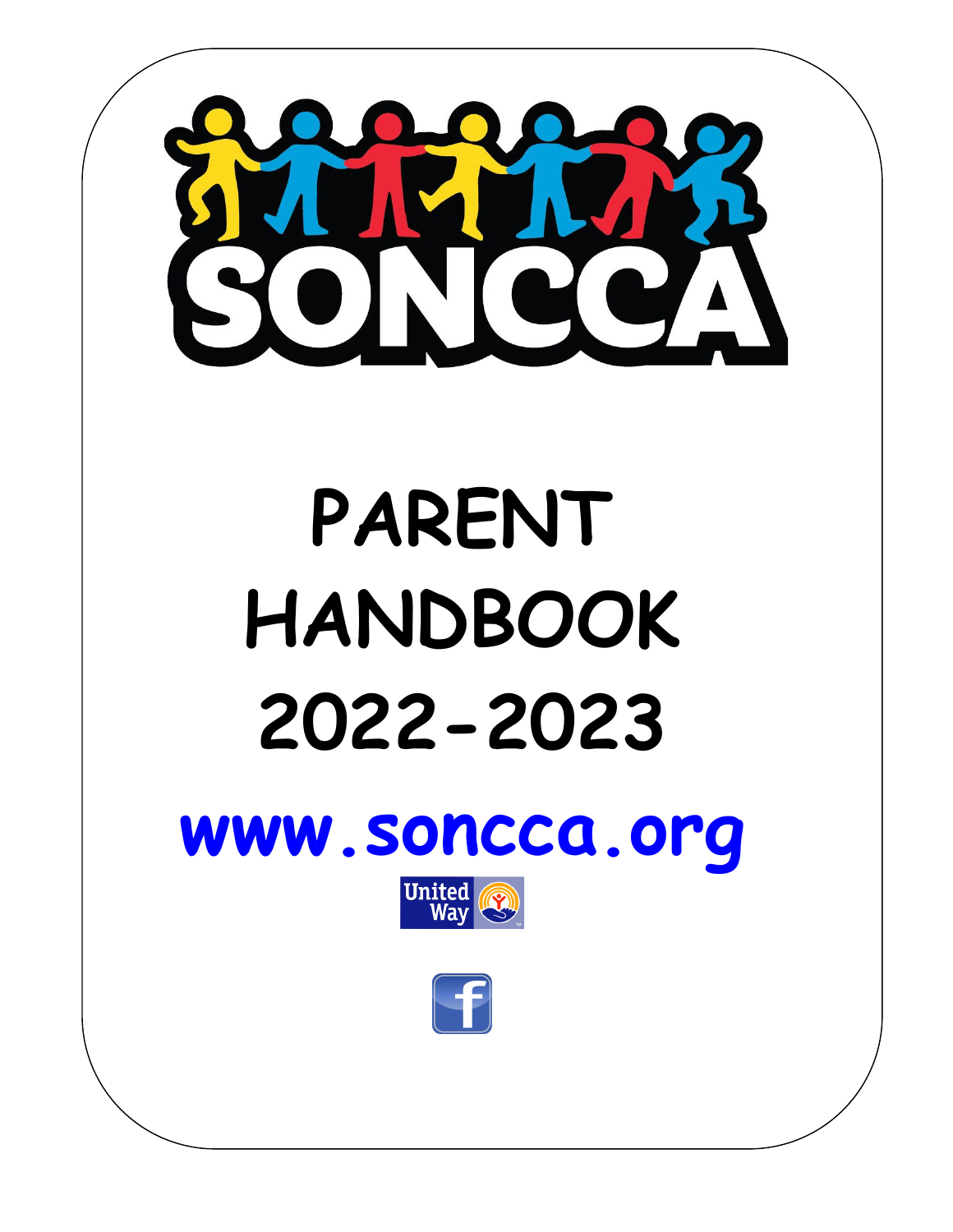### **SONCCA 2022-2023 PARENT HANDBOOK**

### **TABLE OF CONTENTS**

- Page 1: General Information
- Page 2: Conduct Policies

#### **General Operational Policies**

- Page 3: Enrollment Policy; School Release Notification Policy; Child Custody Policy & Enrollment Information Changes
- Page 4: Health Information Requirements & Procedures
- Page 5: Snacks, Combined Special Programs; Sign-In & Sign-Out Policy
- Page 6: Absentee Policy; Bus Transportation, Homework Policy
- Page 7: Scheduled Closings, Emergency Closings; Emergency Early **Dismissal**
- Page 8: Parent Participation, Parent Reminders & Parent Feedback
- Page 9: Withdrawal From Program Policy, Tuition & Fee Policies
- Page 10: Final Tuition, Deposit & Tuition Schedule; Late Payment Policy & Enrollment Information Change
- Page 11: Drop-Off Fee, Late Pickup Fee, Returned Check Fee & Child Referral Credit
- Page 12: Covid-19 Policy
- Exhibit A: Participant Information Change Form
- Exhibit B: Incident Report Form
- Exhibit C: Accident Report Form
- Exhibit D: Parent Concern Report
- Exhibit E: Withdrawal Form Program Form
- Exhibit F: Family Referral Form
- Exhibit G: Discipline & Parent Handbook Acknowledgement Form

#### **SONCCA E.I.N. # (Tax I.D. Number): 06-1155484**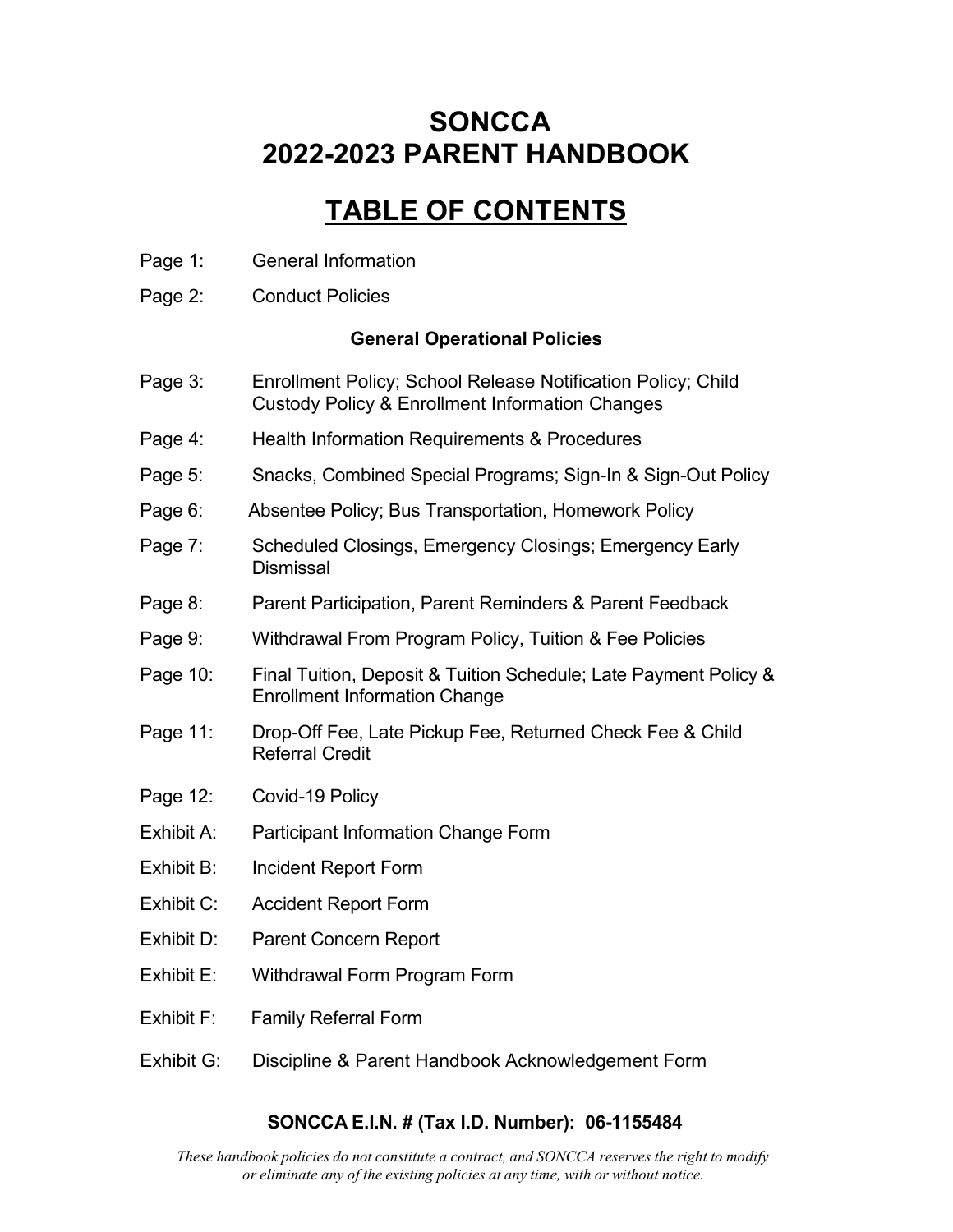**SONCCA (Seymour-Oxford Nursery & Child Care Association, Inc.)** was organized in 1985 to provide affordable before- and after-school programs for children of school age living in Seymour and Oxford while their parent(s) are working or participating in an established training program.

SONCCA's licensed centers are located in three schools: Bungay School and Chatfield/LoPresti School in Seymour; and Quaker Farms School in Oxford. Our normal hours of operation for the before- and after-school centers are from 7:00 a.m. to the start of school and from school dismissal until 6:00 p.m. on all regularly-scheduled school days. Centers will be open on all scheduled half days.

Committed to quality, our trained professional staff provides planned daily activities including arts and crafts, community service learning activities, seasonal projects, story time, homework time, quiet recreational activities and both indoor and outdoor free play. A snack is provided during each after-school session at all of our centers. Parents are welcome to visit any site during the regular hours of operation.

SONCCA is governed by a volunteer Board of Directors. Parents are invited to apply for membership on the Board. SONCCA is supported by parent fees, grant funds and private contributions. Tax-deductible contributions may be made to SONCCA through the United Way donor option plan or by direct contribution. To maintain high quality but keep parent fees low, the Association is also involved in fund raising activities. **Parents are encouraged to be involved by assisting with fund raising events and/or participating on the Board Committees.**

Any concerns, questions or suggestions may be discussed with the Site Supervisor, Executive Director or Bookkeeper. **The Office Staff can be reached by calling the SONCCA office at 203-888-1655 weekdays between the hours of 9:00 AM and 5:00 PM.** If the staff is unavailable, please leave a message on the answering machine. Your call will be returned as soon as possible. You may also write to SONCCA, Inc., 256 Bank St, Seymour, CT, 06483, in care of the Executive Director, Bookkeeper, or Chairman of the Board of Directors.

#### **TELEPHONE NUMBERS**

Bungay Center……..203-906-0439 Chatfield/LoPresti ……203-446-6163 Quaker Farms …….203-343-5781 Center School………203-893-5250

SONCCA Administrative Office…….203-888-1655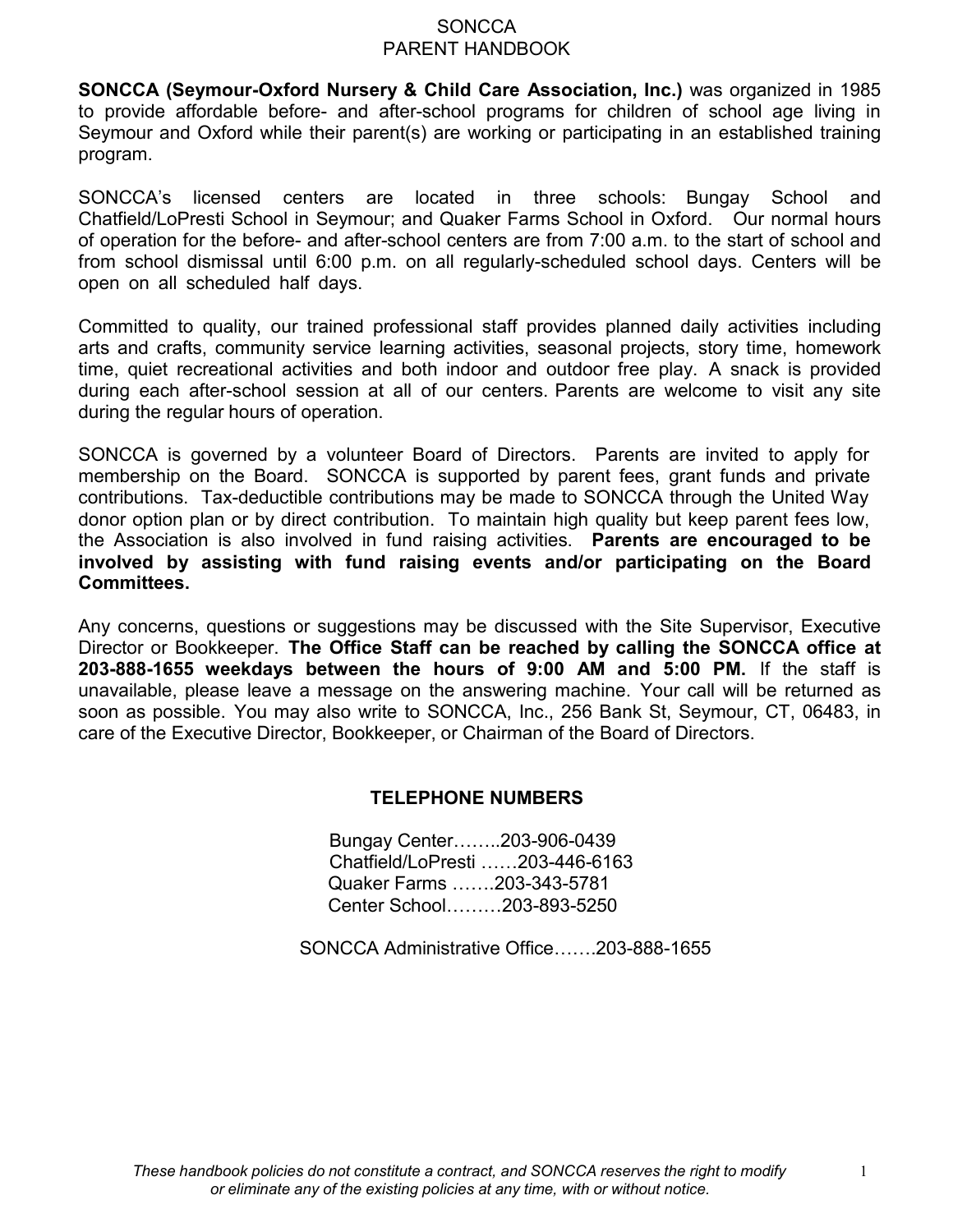#### **DISCIPLINE POLICY AT SONCCA CENTERS**

Guidelines are set and followed to ensure the safety of each child and the safety of the group; to protect the rights of both the individual and the group; and to provide a positive atmosphere for growth in personal control and responsibility; therefore:

- 1. Children's and staff's safety is maintained at all times.
- 2. Only appropriate and respectful language is used.
- 3. School and SONCCA property is treated with respect.
- 4. All persons shall follow safety rules and/or directions from the staff.
- 5. A peaceful atmosphere will be maintained.
- 6. Smoking is prohibited in all SONCCA Centers and in any area where children are present.
- 7. Bullying and discrimination will not be tolerated.

Rules will be discussed with the children, allowing them to have a voice in the implementation of the rules that will then be posted. Children will be consulted for daily planning in order to afford them opportunities to be creatively involved in areas of interest. Group size will be monitored. Individual children will receive guidance to redirect behavior. The handling of each situation depends on the developmental level of the child and the specifics of the incident.

In order to protect the well-being of the children in the program, the Site Supervisor and Executive Director are authorized to suspend anyone who fails to follow the Rules of Conduct or endangers any of the children in any way. If any child or family member is unable to function cooperatively within the framework of the program, SONCCA reserves the right to terminate the child's enrollment.

Parents will discuss SONCCA's behavior policies with a SONCCA staff person and sign a form to that effect.

#### **PROCEDURES FOR DEALING WITH MISCONDUCT**

1. Staff shall not use abusive, neglectful, corporal, humiliating or frightening punishment under any circumstances. No child shall be physically restrained unless it is necessary to protect the safety and health of the child, or others.

2. Individuals will be asked to change inappropriate, disruptive or unsafe behavior.

3. Staff will make every effort to redirect the child's behavior. To accomplish this, the child may be asked to take a break away from the group for a short period of time, not to exceed five minutes. The child will have an opportunity to regain control and discuss the problem with a staff member.

4. Removal of a child from the group for disciplinary or health reasons shall be to a location where visual staff supervision will be maintained.

5. Parents will be asked for their support in changing their child's behavior. Continued inappropriate, unchanged behavior may result in suspension or dismissal from the program. Usually parents will receive a written, thirty-day notice of the pending dismissal of their child. Depending on circumstances, parents may be given less than a thirty-day written notice of their

child's pending dismissal. 6. Parents should feel free to consult with the Site Supervisor or the Executive Director regarding their child's conduct. If necessary, they may also bring the matter to the attention of the Board of Directors for consultation.

7. All violations will be properly documented in the form of a written incident report (See Attachment: Exhibit-B). The written incident report will be reviewed with the parent/guardian and documented in SONCCA files. Confidentiality will be maintained at all times.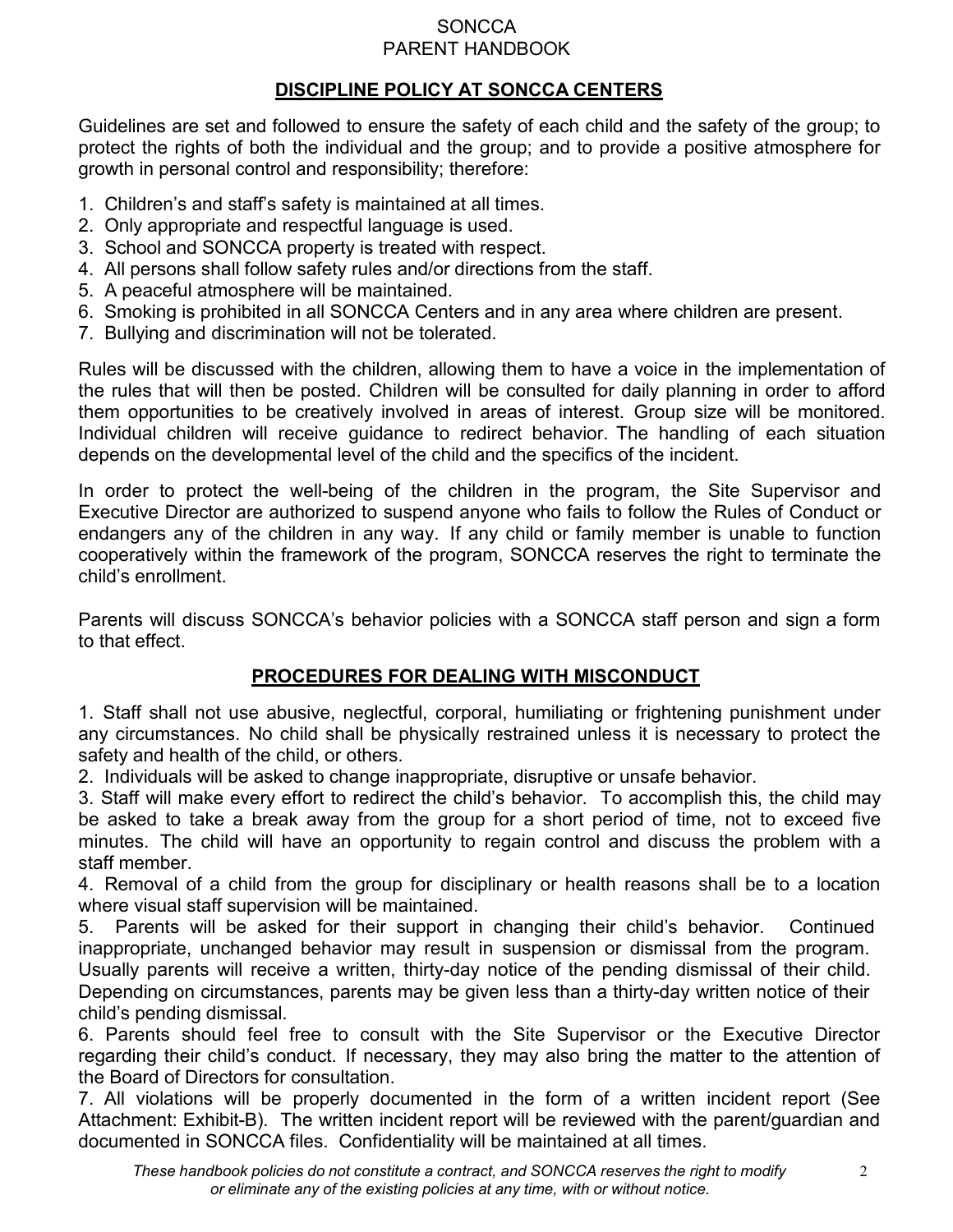#### **GENERAL OPERATIONAL POLICIES**

#### **ENROLLMENT:**

Enrollment is open to any child age 5 and up who is enrolled in school grades K through 5 if the program is able to meet the needs of the child and the child can interact appropriately in a group setting. Enrollment shall be granted without discrimination with regard to gender, race, ethnicity, and religion. There is no probationary enrollment. A parent or guardian may elect to withdraw his/her child at any time. Please refer to withdrawal policy guidelines on Page 9.

Each year, parents will be asked to complete several state-required enrollment forms before their child can participate in the program. These forms remain at the centers and contain emergency information, permission agreements and release authorizations. Parents are also required to provide a copy of their child's most recent health record at the time of registration. **Children will not be allowed to attend SONCCA without a health record on file.** A copy of the health record can be obtained from your health care provider or from the school nurse.

To begin the SONCCA program on the first day of school, registration forms must be received two weeks prior to the first day of school. At all other times of the year, registration forms must be received three business days prior to the requested program start date.

#### **SCHOOL RELEASE NOTIFICATION POLICY:**

Although SONCCA provides the school with a list of names of children attending SONCCA, the school requires that you send a note with your child the first day of school to notify the teacher and to confirm your child's schedule. A School Release Form is included in the Registration Packet. Please be sure to complete the top and bottom portions of the form. The top section should be returned to SONCCA to be retained in your child's file. The bottom section should be retained by you to provide to your child's classroom teacher on the first day of school.

#### **CHILD CUSTODY POLICY:**

In the event of a divorce or parental separation, SONCCA should be provided with a copy of a divorce decree or other similar court order awarding custody or physical possession. In the event a divorce is recent and the court document is forthcoming, a letter from the custodial parent's attorney indicating the court's decision will be accepted in the interim. However, a copy of the court document must be provided as soon as it is received. Parents who cannot provide this documentation must understand that SONCCA is legally obligated to release the child according to the dictates of the parent(s) who signed the registration form. Parents unable to abide by this regulation will be requested, in writing, to withdraw their child within 30 days.

#### **ENROLLMENT INFORMATION CHANGES:**

Any changes in your child's enrollment information must be documented on a Participant Information Change Form (See Attachment: Exhibit A) and be provided to the Administrative Office for processing. It is important to indicate the effective date on which the change will take place. Changes requiring documentation include, but are not limited to:

- Change of Address
- Change of Work or Home Telephone Number
- Change in Emergency Contact
- **Emergency Contact Change of Address or Phone Number**
- Change in Needed Days/Times of Care

Additional Participant Information Change Forms may be obtained from the Site Supervisor, Administrative Office or SONCCA website.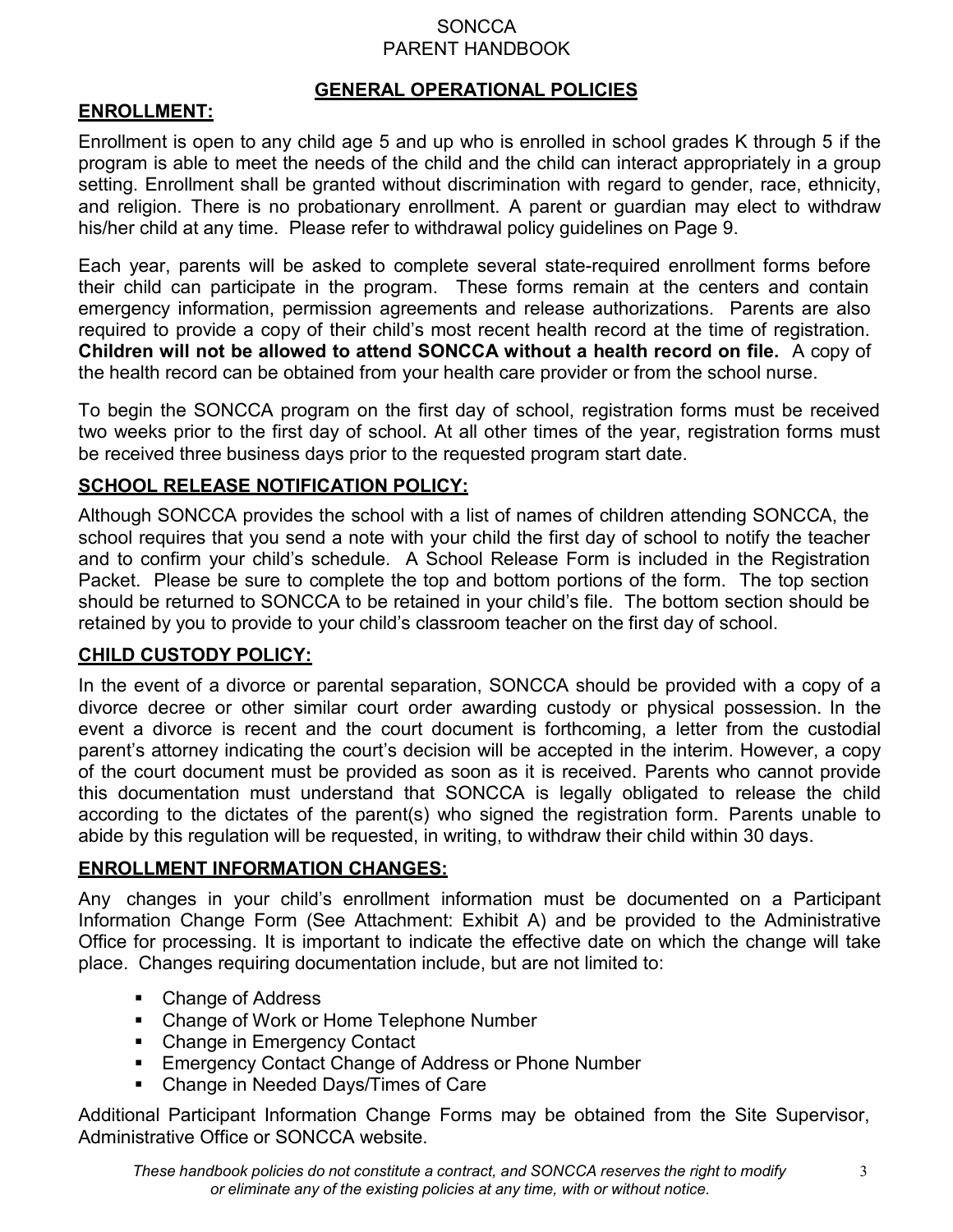#### **HEALTH INFORMATION REQUIREMENTS & PROCEDURES:**

You will be asked to provide certain medical information concerning your child, including any special health problems such as allergies or requirements for prescription medication. For those children requiring the administration of medication during the hours of enrollment, our policy allows that medication may be administered to a child by a trained staff person with written order of an authorized prescriber and the written permission of the child's parent/legal guardian on file at the site. These Medications include oral, topical, inhalant or injectable medications. To administer medications, SONCCA requires the following: a current, completed Administration of Medication Authorization Form; the medication in its original prescription, child-resistant container stating child's name, physician's name, dosage, date and time medication is to be started and ended and the physician's directions for dispensing; if more than one medication is provided, a written action plan from the physician explaining medication priority; the medication handed directly to the Site Supervisor to be stored in a locked medications storage box either in the refrigerator or locked storage area inaccessible to children; and medications signed into the medication book by parents. Parents are responsible for updating the authorization form and providing unexpired medications. All unused medication will be returned to the parent or destroyed if it is not picked up within one week following the termination of the order.

SONCCA reserves the right to refuse to administer medication for which staff has not been trained or which can be administered outside program time. If a parent does not provide the medication for a child whose physical form states that s/he takes a specific medication, SONCCA needs a signed statement from a physician stating that fact. If the medication on the physical form is one which counteracts an emergency situation, like an asthma attack, an allergic reaction, or a seizure, SONCCA requires an Action Plan signed by the child's doctor.

If your child becomes ill during the program, we will telephone you so that you can make arrangements for the child to be picked up. SONCCA cannot send an ill child to his/her public school class. If your child is injured beyond routine scrapes or bumps, you will be notified immediately and emergency medical personnel will be contacted, if necessary. First aid will be administered by our first aid certified staff. Parents are expected to carry insurance for their children. SONCCA does not carry "medical payments for children" insurance. All accidents will be appropriately documented on an Accident Report (See Attachment: Exhibit C).

Your child should not attend the program if he or she has:

- a fever over 100 degrees;
- a skin or eye infection (pink eye, impetigo, etc.) that could be transmitted to another person;
- diarrhea 2 times in 2 hours;
- vomiting;
- excessive or prolonged lethargy.
- SONCCA follows the school system guidelines with regard to illness and attendance.

**If your child is enrolled in the after-school program, you are required to notify SONCCA staff in the event your child will be absent from the program.** Please call the site location first. If no one is available, please call the office. The office and the sites have answering machines or voice mail. If your child contracts a communicable disease, we ask that you notify the center as soon as possible so that the other parents can be advised of the situation. Your child's identity will be kept confidential.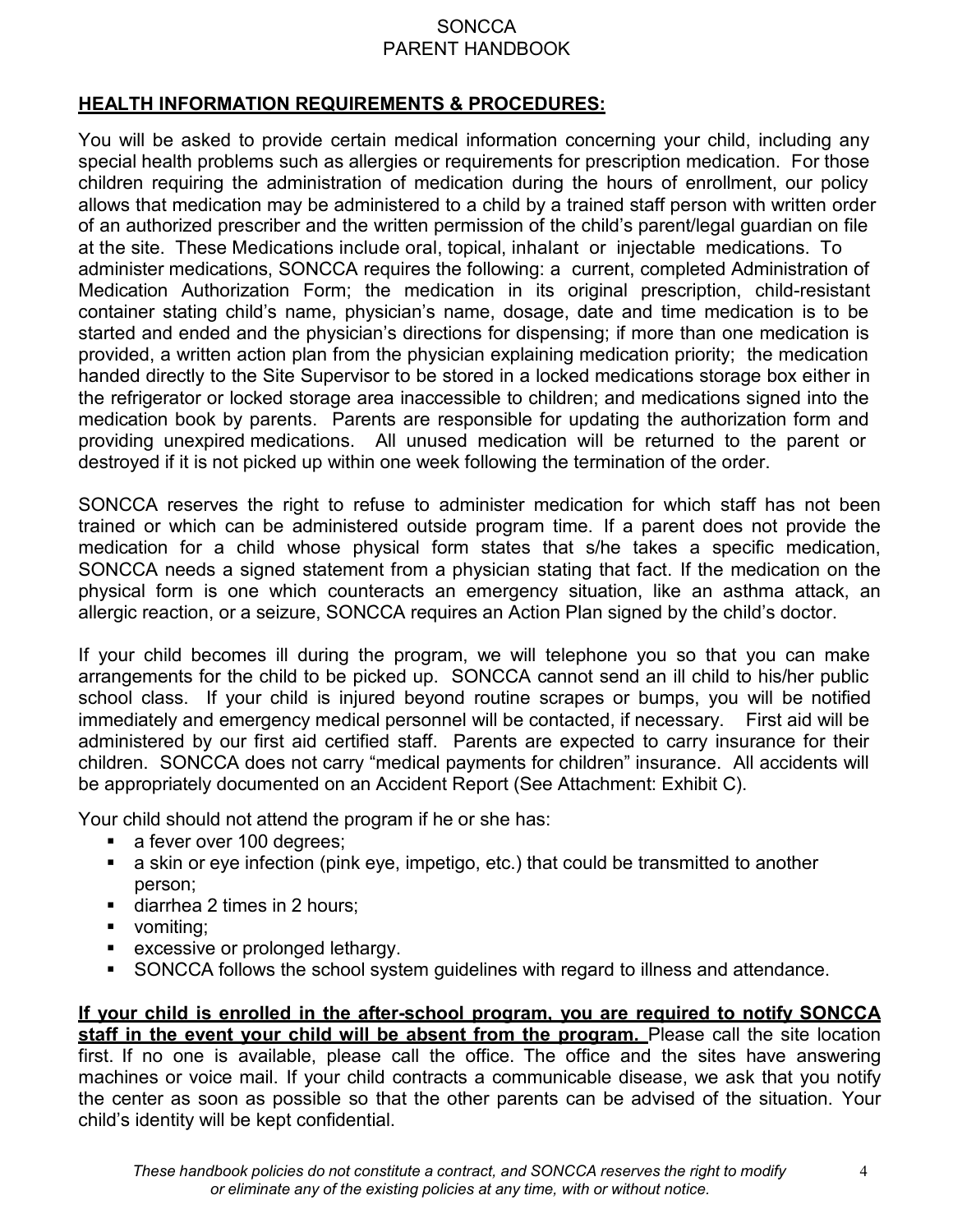#### **SNACKS:**

Snacks are provided in the after-school sessions at each site every day. The monthly menu is posted one week in advance. The snack may consist of 100% juice or milk and the food items include but are not limited to: bagels, yogurt, cereal, crackers, rice cakes, cheese, fruit, muffins, raw vegetables, gelatin and pudding. SONCCA serves a balance of nutritious and "child friendly" snacks.

Individual religious and physical dietary needs/restrictions are respected and nutritious substitutions are provided. Please notify the site of any food allergies. Alternative snacks are made available. Special needs are explained matter-of-factly to the children. Sugar, salt and fat content are monitored. High calorie sweets such as candy, cake, brownies, potato chips, soda, are served only on special occasions.

A child attending the before-school session may bring a nutritious breakfast to be eaten at SONCCA. SONCCA respectfully requests that all foods brought from home comply with the State License recommended guidelines (note suggestions above). Glass containers are not allowed. On occasion, SONCCA will also provide snacks during morning sessions. You will be notified at least one week in advance of such occasion.

#### **COMBINED SPECIAL PROGRAMS:**

During the program year, SONCCA sites may combine for a special program. A specific permission slip and transportation permission form will be provided for your signature each time such a program is planned.

#### **SIGN IN & SIGN OUT POLICY:**

In the morning, you are required to escort your child into the center and sign in using initials and time of arrival on the appropriate form. Parents picking up their children from SONCCA are required to sign them out using initials and noting time of departure. Once signed out, the child must remain with the adult. Only the child's legal guardians can enroll a child. They determine who is authorized to pick up that child. The only individuals permitted to sign the child out are the full-time legal guardians and those listed on the current child-release authorization form. **Due to State regulations, there can be NO exceptions to this policy!** It is the responsibility of the parents to alert staff members of custody issues that may affect child release authorizations.

If a child comes to SONCCA directly from school by other than school transportation (for example, Oxford Center School bus), a responsible adult must accompany the child into the center and sign the child in. If a child attends an after-school activity away from the SONCCA center building, an authorized person must bring the child to SONCCA and sign the child in. Notification about the permission slips for an after-school activity must be in your child's site folder.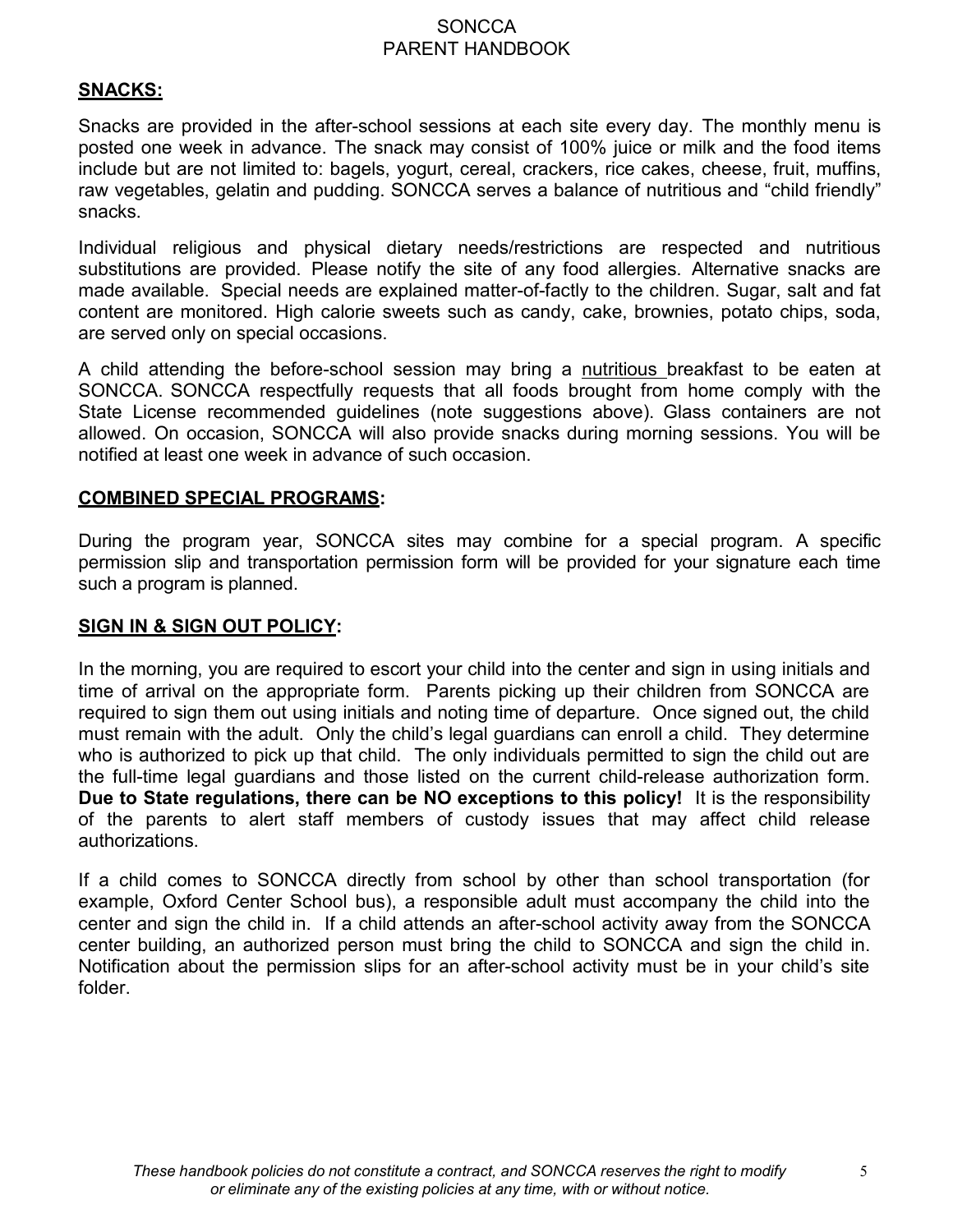#### **ABSENTEE POLICY:**

Parents are required to notify the SONCCA staff in the event that their child will be absent from the program. Please call the site first. If no one is available or the answering machine does not respond, please contact the office. The administrative office and sites have answering machines or voice mail so that a message can be left.

#### **Staff/Child Ratio Requirements:**

State law requires one (1) staff member per ten (10) children. When enrollment goes over twenty (20), a third staff member will be hired for the duration that enrollment is over 20. Similarly, when enrollment goes over thirty (30), a fourth staff member will be hired; over forty (40), a fifth staff member will be hired, and so on.

State Regulation, Section 19a-79-4 – Staff, states that there shall be at least two people 18 years of age or older on the premises at all times to care for the children. Therefore, one qualified staff person with a group of ten (10) or less is permitted to remain in one licensed area while another qualified person with a group of ten (10) or less may remain in another licensed area.

#### **Homework Policy:**

Each program designates a specific amount of time dedicated to homework. Staff will assist children in completing their homework neatly and accurately, however, parents and guardians should continue to check for homework completion and quality. While completing homework is highly encouraged, the staff cannot force any child to do so. If a child does not complete their homework by their choice or parents request, selected educational activities will be available. Alternate homework time activities include, but are not limited to: reading, reading responses, writing prompts, sight word games, brain teasers/ puzzles, math games, coloring, etc.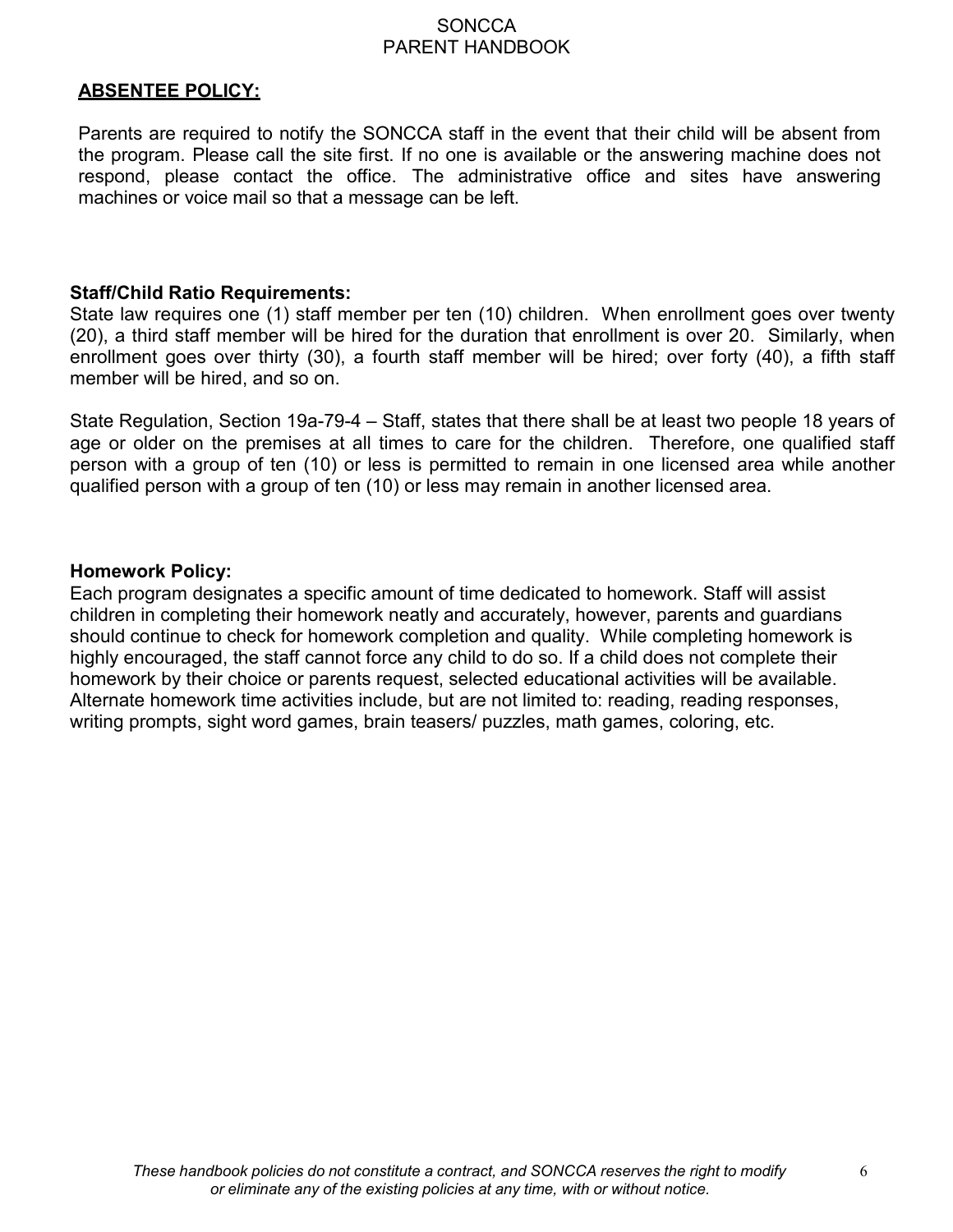#### **SCHEDULED CLOSINGS:**

As a general rule, SONCCA follows the local school calendar; therefore, days listed as holiday closings for the school are also holiday closings for SONCCA. These may include, but are not limited to: Labor Day, Columbus Day, Thanksgiving Day and the following Friday, the Vacation between the Christmas and New Year's Holidays, M. L. King, Jr., Day, Good Friday, and Memorial Day. Winter and Spring vacations may vary according to the adjustments for emergency closings made by the school system. You will be given notice concerning plans for these vacations.

#### **EMERGENCY CLOSINGS:**

#### **SCHOOL CLOSED**

SONCCA follows local school policy regarding emergency closings. If school is closed due to weather or other cause, there will be **NO SONCCA** program.

#### **SCHOOL DELAYED**

If school is delayed, the AM SONCCA program is canceled.

#### **EMERGENCY EARLY DISMISSAL**

All children attending the **regular PM session** of SONCCA must have a form on file with the school explaining what your child should do in case of an emergency early dismissal. Should school be canceled prior to the normal time due to inclement weather or other emergency, the school buildings are closed and the SONCCA PM session is canceled. In these instances, **the SONCCA staff does not report to the school; therefore, it is your responsibility to complete the early dismissal form, go over it with your child, and return it to SONCCA.** SONCCA will keep a copy and provide the school with the original. In an emergency, the school telephone will be in heavy use. Please prepare your arrangements at the beginning of the school year and review them with your child. Send a note to your child's teacher informing him/her of your plans. If you alter your emergency early dismissal plans, you must notify SONCCA, the school office and your child's teacher. For safety reasons, no changes can be made to the plans on the day of the emergency.

SONCCA program closings will not be announced on radio and television. When your child's school is closed, SONCCA is closed. When your child's school has a delayed opening, beforeschool SONCCA is closed. When your child's school has an early dismissal, after-school SONCCA is closed.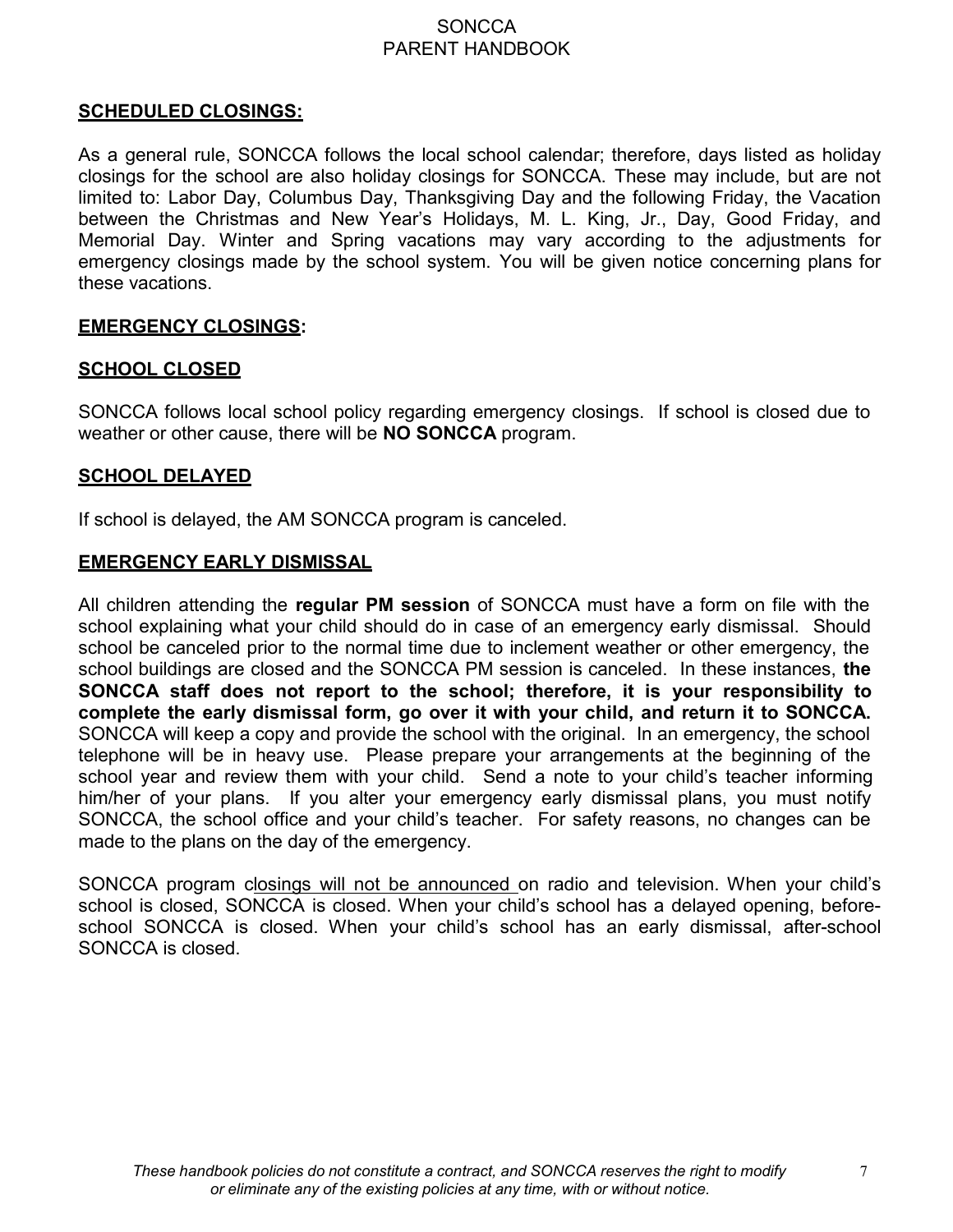#### **PARENT PARTICIPATION**:

At all times parents are welcome to visit when the intent is to view the program. A parent may be an active participant with a group; reading to them, enjoying a game, and taking part in program activities. Removing a child from the group to visit one-on-one with that child for any length of time or on a regular basis is discouraged.

Centers are always collecting odds and ends for projects including, but not limited to, scrap paper, paper rolls, milk cartons or other arts and craft materials. Do you have or know something that will enrich the program? Are you able to knit, sing, dance, play an instrument, new game, etc.? If so, would you be willing to share your talent with us?

#### **PARENT REMINDERS:**

It is the responsibility of the parent to let us know when:

- Your child is going to be absent;
- You will be delayed in picking up your child;
- **You need to change the hours of attendance you requested;**
- You have a change of address or phone number at home or work;
- Your emergency contacts have a change of address or phone number;
- Something is happening at home that may be affecting your child;
- Your child contracts a communicable disease:
- You don't understand a procedure, a communication, a request, etc.;
- You are pleased or have a comment about the program.

#### **PARENT FEEDBACK:**

Your feedback on all aspects of our program helps us to maintain and improve the quality of the services offered. Please share your thoughts and feelings with the staff at your child's site. A Parent Questionnaire is distributed annually for your written feedback.

In the event that you have a complaint or concern regarding the SONCCA program or its policies, please attempt to solve the problem directly with the site supervisor (see attachment: Exhibit D). If the situation remains unresolved, you may contact the Executive Director. If the situation continues or cannot be resolved through these individuals, you may send a written statement to the Chairman of the Board of Directors, c/o SONCCA, Inc., 256 Bank Street, Seymour, Connecticut, 06483.

Your written report should explain the situation, specify the efforts made to correct the situation, and provide an update of the status of the problem. Finally, if all of the above efforts have not resolved the situation, you may send a written report to your site's licensing agent with the State Department of Public Health. Please direct your correspondence to:

> Department of Public Health-Day Care 410 Capitol Avenue MS#12 DAC P.O. Box 340308 Hartford, CT 06134-0308 1-800-282-6063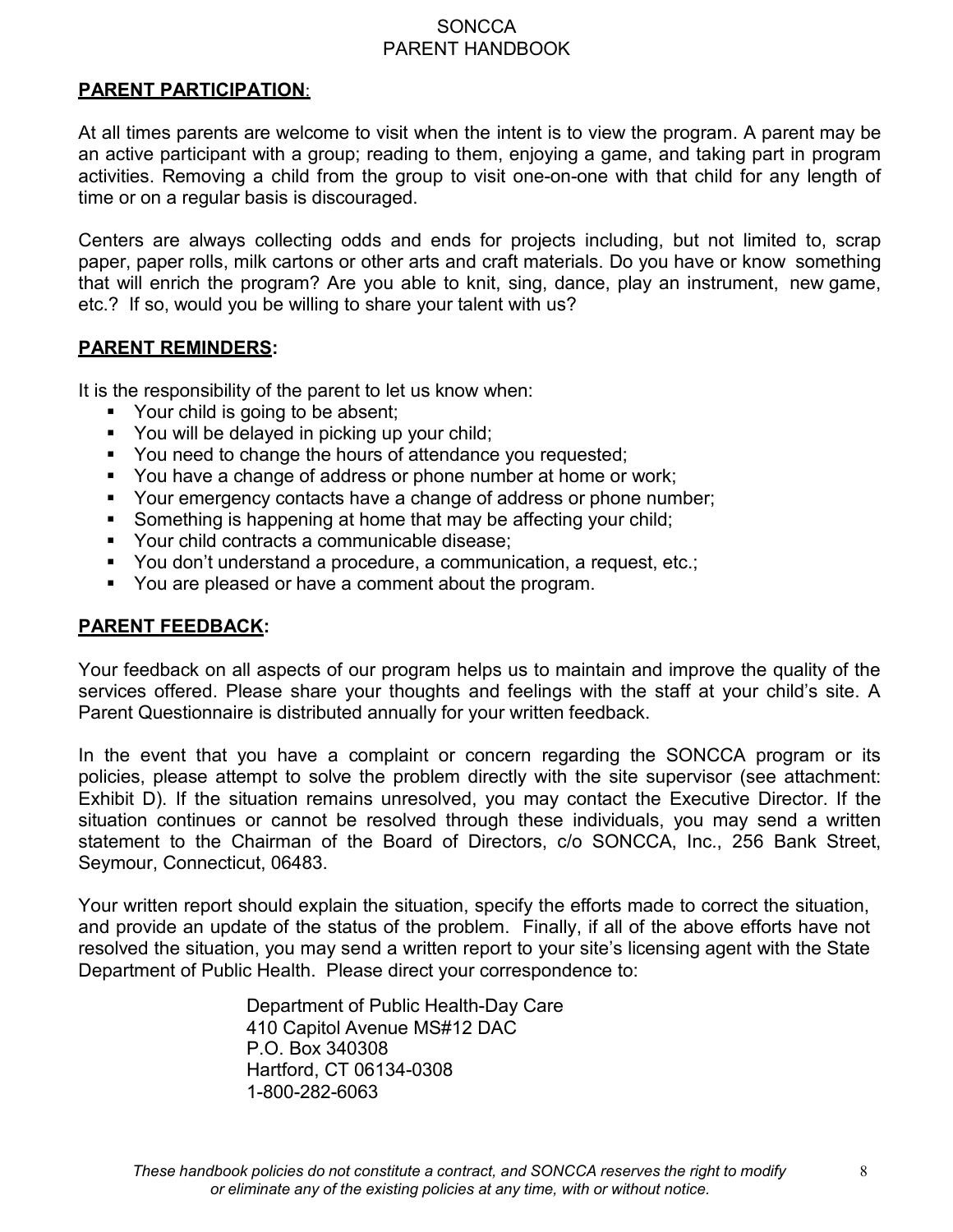#### **WITHDRAWAL FROM PROGRAM POLICY:**

- 1. You must provide a **TWO-WEEK WRITTEN** notice of your intent to withdraw your child from the program. A withdrawal form is attached (See Exhibit E). Please retain a copy for your records and submit the withdrawal form to the Administrative Office. **TUITION FEES AND OTHER CHARGES WILL CONTINUE TO ACCRUE UNTIL A WRITTEN WITHDRAWAL NOTICE IS PROVIDED**, and parents will be responsible for all costs of collection, including but not limited to legal and court fees. Written withdrawal notification must be received in the SONCCA office prior to the 15<sup>th</sup> of the month for a withdrawal date of the 1<sup>st</sup> of the following month and prior to the 30<sup>th</sup> of the month for a withdrawal date of the 15<sup>th</sup> of the following month.
	- Exceptions to this policy may be granted after a review of special circumstances. Written requests should be sent to the Executive Director at the Administration Office.
- 2. Please be advised that SONCCA will provide you with a written notice of dismissal for any of the following reasons:
	- 1. Your child's failure to follow the rules listed on page 2 of this Handbook;
	- 2. Your child's inability to interact successfully and safely in this group setting;
	- 3. A family member's failure to follow the rules or cooperate with staff.
	- 4. Delinquency in payment of fees.

#### **TUITION AND FEE POLICIES:**

#### **REGISTRATION FEE:**

A registration fee of \$30.00 per child is required to reserve a space for your child. This fee is paid only once during each program year and is non-refundable unless space is unavailable. There is no probationary enrollment.

#### **TUITION FEES:**

Tuition fees are payable in advance, not after service is rendered. They may be mailed or brought to the office at 256 Bank Street. Fees are not accepted at the sites. Fees are calculated based upon a school year of 180 days. This annual fee is divided by 10, the number of months the program operates. August and September are considered to be one month. The monthly tuition is a fixed amount and is due regardless of the number of school days in a month. There is no tuition credit for late openings or early dismissals.

The full-time fees include all scheduled half days.

When a family enrolls two or more children full time, tuition is discounted for each child enrolled after the first child. If the number of sessions is not the same for each child, the child with the most sessions is considered to be the first child.

To simplify bookkeeping, payments are prorated at a minimum of a period of two weeks. Tuition Express, Checks, or money orders are accepted methods of payment; cash payments are not accepted.

Payment made by **Check** or **Money Order** will receive a \$10.00 monthly discount for the full-time enrollment and a \$5.00 monthly discount for part-time enrollment.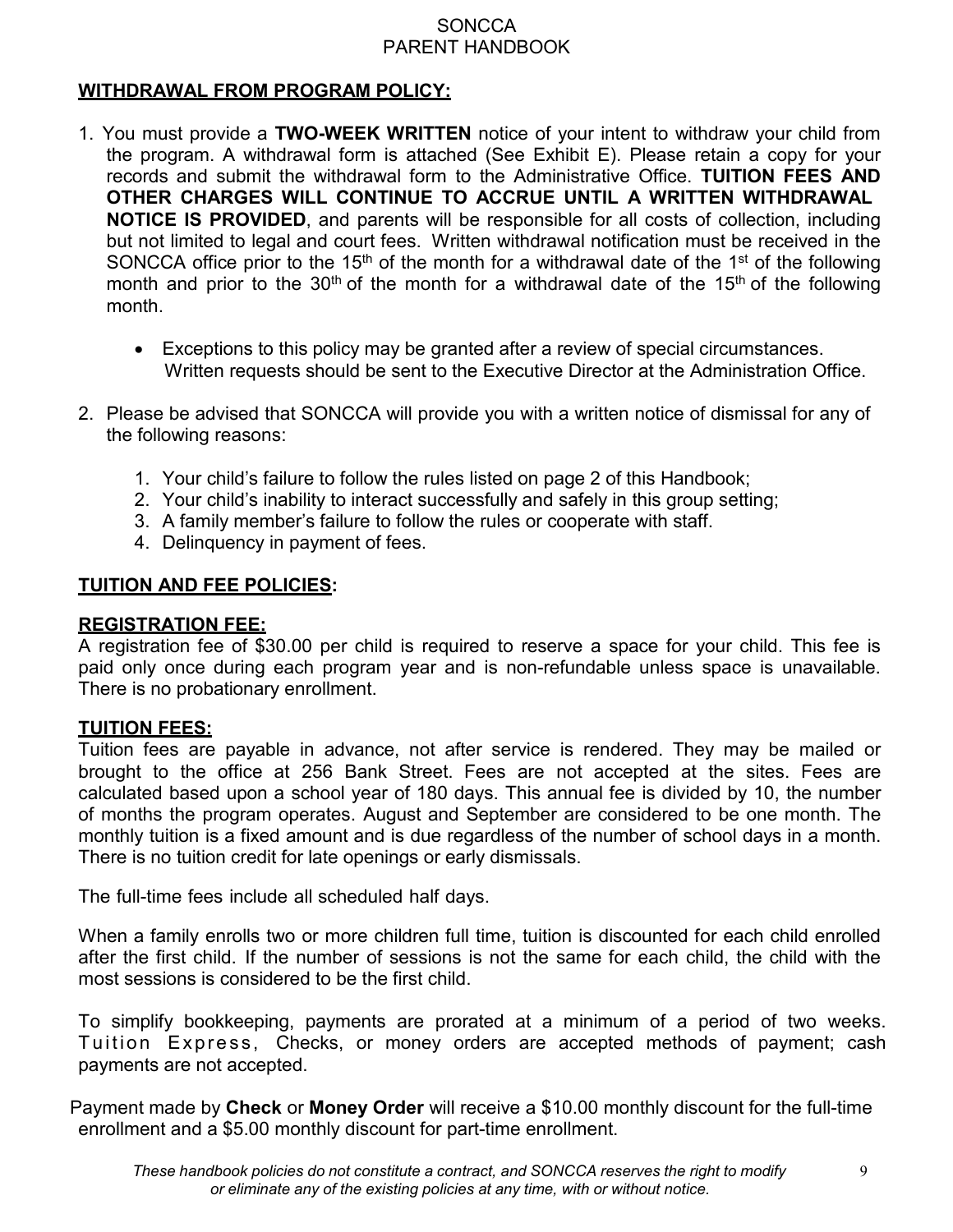#### **FINAL TUITION DEPOSIT:**

A Final Tuition Deposit equal to fifty percent of one month's tuition is due at the time of registration. The Final Tuition Deposit will be applied to the last month's tuition in June or to the final tuition balance upon written notification of withdrawal.

#### **TUITION PAYMENT SCHEDULE:**

Before the 1<sup>st</sup> of each month, SONCCA delivers a monthly statement as a courtesy reminder to all parents. This should not be considered to be an invoice or bill. Your fixed monthly fee should be paid on time regardless of the receipt of the monthly statement. If monthly tuition payments are not paid on or before the **10th of the month**, you will be assessed a late payment fee of \$25.00 each month a balance exists on the account.

If payments are being made through Tuition Express these payments will be processed on the  $10<sup>th</sup>$  of every month. If the  $10<sup>th</sup>$  falls on a non-business day charges will be processed the next business day.

If payments are not made by the **15th day of the month** and satisfactory arrangements for payment have not been made with the Executive Director, you will be asked to remove your child from the program until the balance is paid in full.

**It is important to note that all fees including tuition, late fees and drop-off fees incurred must be paid in full no later than the 15th of the month. Our payment policies are in place to keep tuition affordable by keeping collection costs low.**

If your child has an **illness or injury lasting three or more consecutive school days**, you may request **tuition credit** by notifying the Executive Director in writing. A physician's report stating the nature of the illness and the return to school date must be provided.

SONCCA does not automatically issue calendar year-end tax statements. Our records are kept on a fiscal year basis (July to June), so calculations must be made to achieve a calendar yearend total. During tax season we require a one-week notice to prepare such a statement. For your convenience, you may prefer to save your cancelled checks or your SONCCA monthly statements to use for tax purposes.

If another person is either partially or totally responsible for payment of the monthly fees, the enrolling parent or guardian will give permission for financial information to be shared with that person by filling out the appropriate section on page 3 of the registration form.

#### **LATE PAYMENT ENFORCEMENT POLICY**

All late payment fees assessed during any given month must be paid in full no later than the 10<sup>th</sup> of the following month. There will be no exceptions to this policy. Nonpayment of late fees will result in the suspension and/or termination of services until such fees are paid in full. A late payment fee will be added each month after the  $10<sup>th</sup>$  of any month a balance continues unpaid.

#### **ENROLLMENT INFORMATION CHANGE NOTIFICATION PROCESS:**

A change from the original enrollment schedule may be made due to good cause. Request must be made in writing and received two weeks in advance of the change. More than three changes per program year may require a consultation with the Executive Director.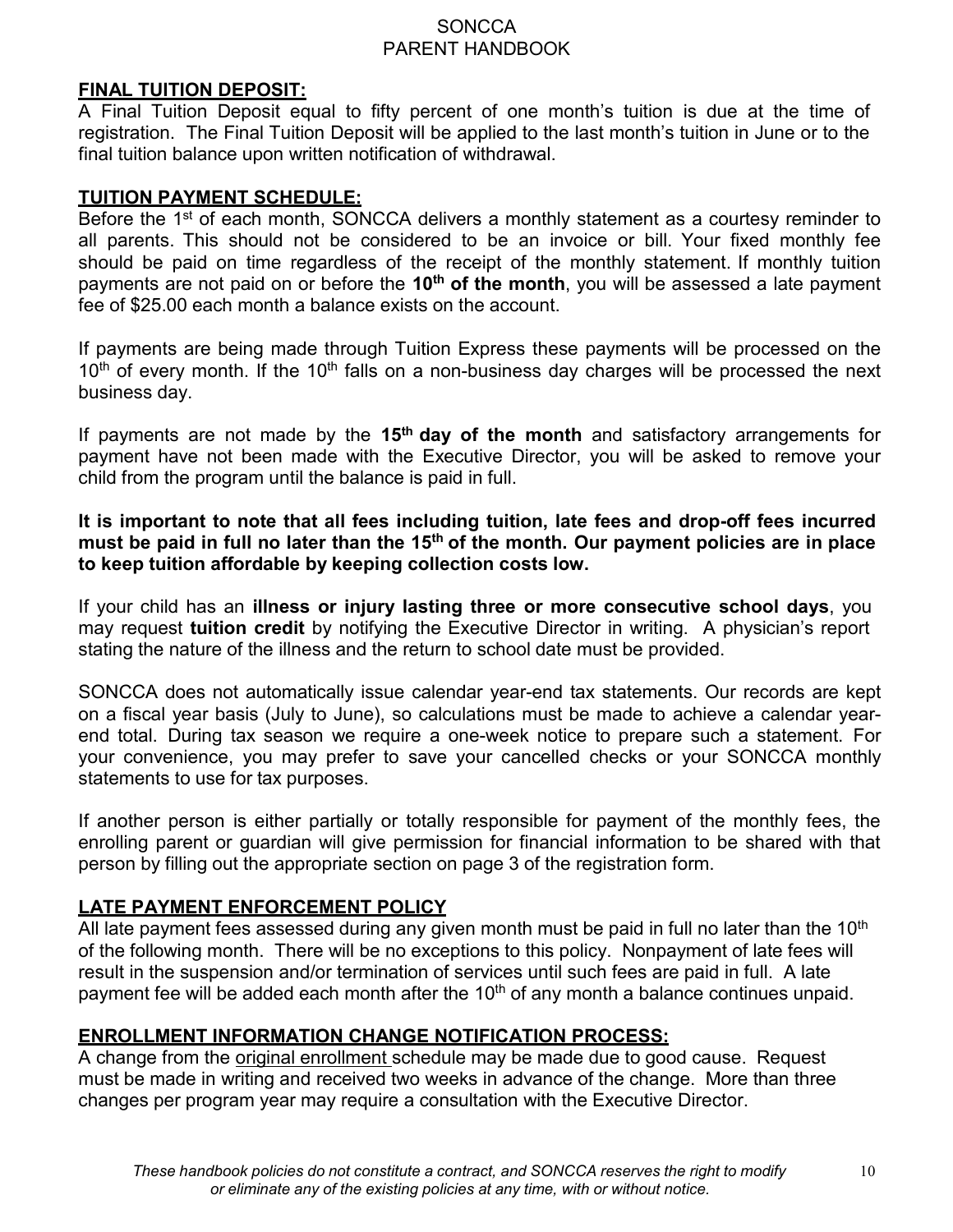#### **DROP-OFF FEES:**

If your child is registered for part-time service, you may request to utilize the program for a session or a day that your child is not registered to attend. In such instances, a drop-off fee will be charged for the time period utilized. Call the office at least one week in advance to check available space.

- A \$15.00 Drop-off Fee will be billed to your account for any AM Drop Off.
- A \$20.00 Drop-off Fee will be billed to your account for any PM Drop Off.
- A \$25.00 Drop-off Fee will be billed to your account for any Half-Day Drop Off.

#### **LATE CHILD PICK-UP FEE:**

SONCCA will impose a **late pick-up fee of \$20.00 per 15-minute period per family** on any parent who picks up their child(ren) after the enrolled **block of time**. This late charge will be added to your monthly statement. Any additional charges will accrue after the first 15-minute period. Parents affected by this policy will be given a thirty-day written notice of termination. This late fee is waived for a family's first late pick-up during each school year.

Please be aware that three late pick-ups may be cause for dismissal from the program. If the staff does not hear from you by 6:15 PM, the designated relatives or friends listed on your forms will be contacted to pick up your child. If no one can be reached, 6:30 PM the Staff will contact the Executive Director who will notify the appropriate state agency – DCF (1-800- 842-2288), the Seymour Police Dept. (203-888-2525), or the Oxford Resident State Trooper (203-888-4353). These agencies can provide safe, temporary care for your child in the event you have not contacted the center and no authorized person can be reached.

#### **RETURNED CHECK FEE:**

A **\$25.00 fee** will be charged for each check returned by the bank for any reason. The check plus the fee must be redeemed by cashier's check or money order within 15 days after the date the check is returned. Once a family has had two returned checks, all future payments must be made by cashier's check or money order.

#### **CHILD REFERRAL CREDIT:**

A SONCCA family who refers another family to SONCCA will receive a \$50 tuition credit if the child enrolls in the SONCCA program and remains for at least two months. If you have referred a family, fill out and submit Exhibit F to the SONCCA office.

#### **DEFINITIONS:**

Part Time – 1 to 3 Days a Week Full Time – 4 to 5 Days a Week Before School – 7 a.m. to start of school After School – school dismissal to 6:00 p.m.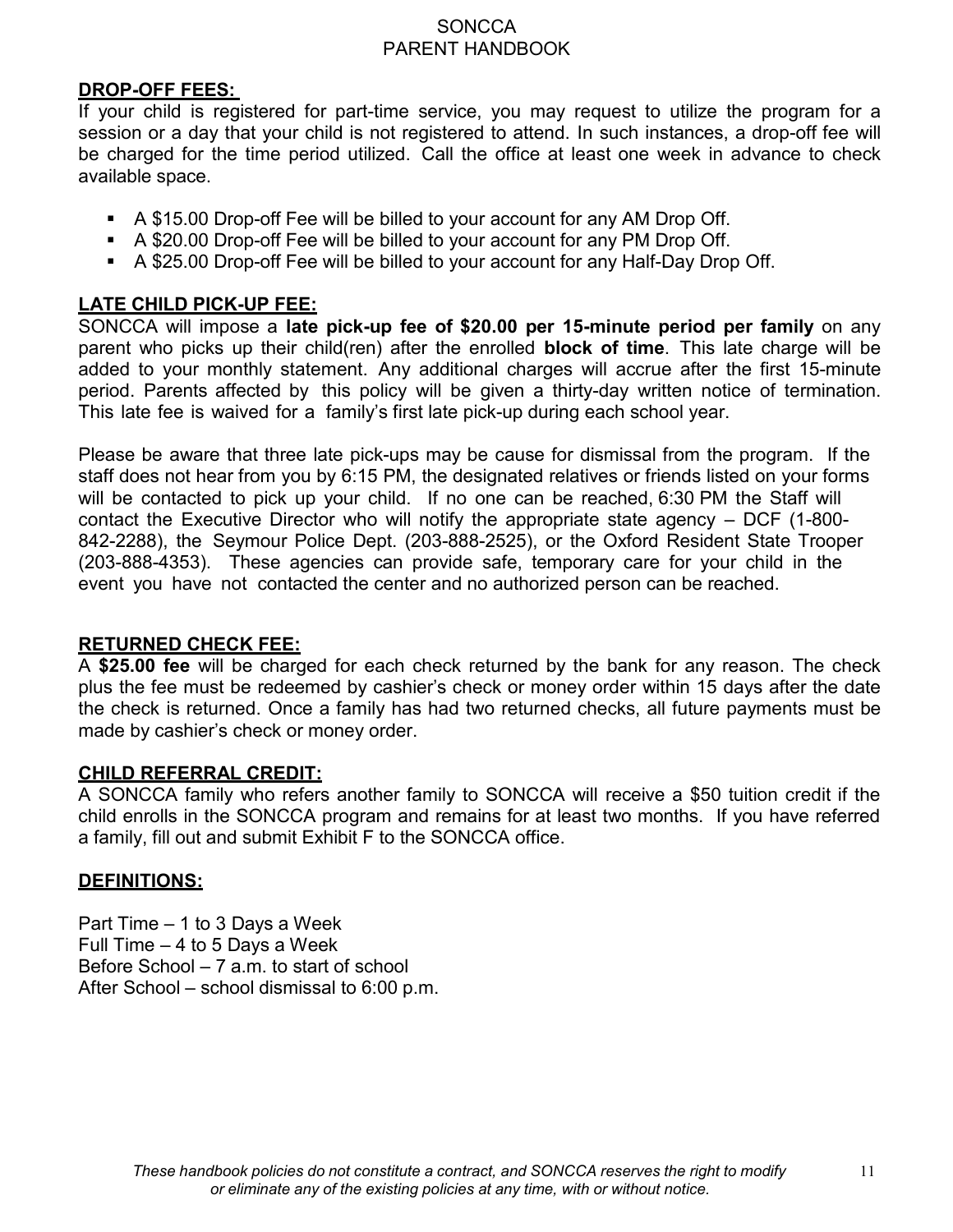# COVID -19 SONCCA Guidelines

SONCCA will continue to follow our local Department of Health guidelines, along with the Office of Early Childhood Education. We will also use guidance from the school district. At this time we cannot have parents entering the building. This may be subject to change. You are required to walk your child to and from the building.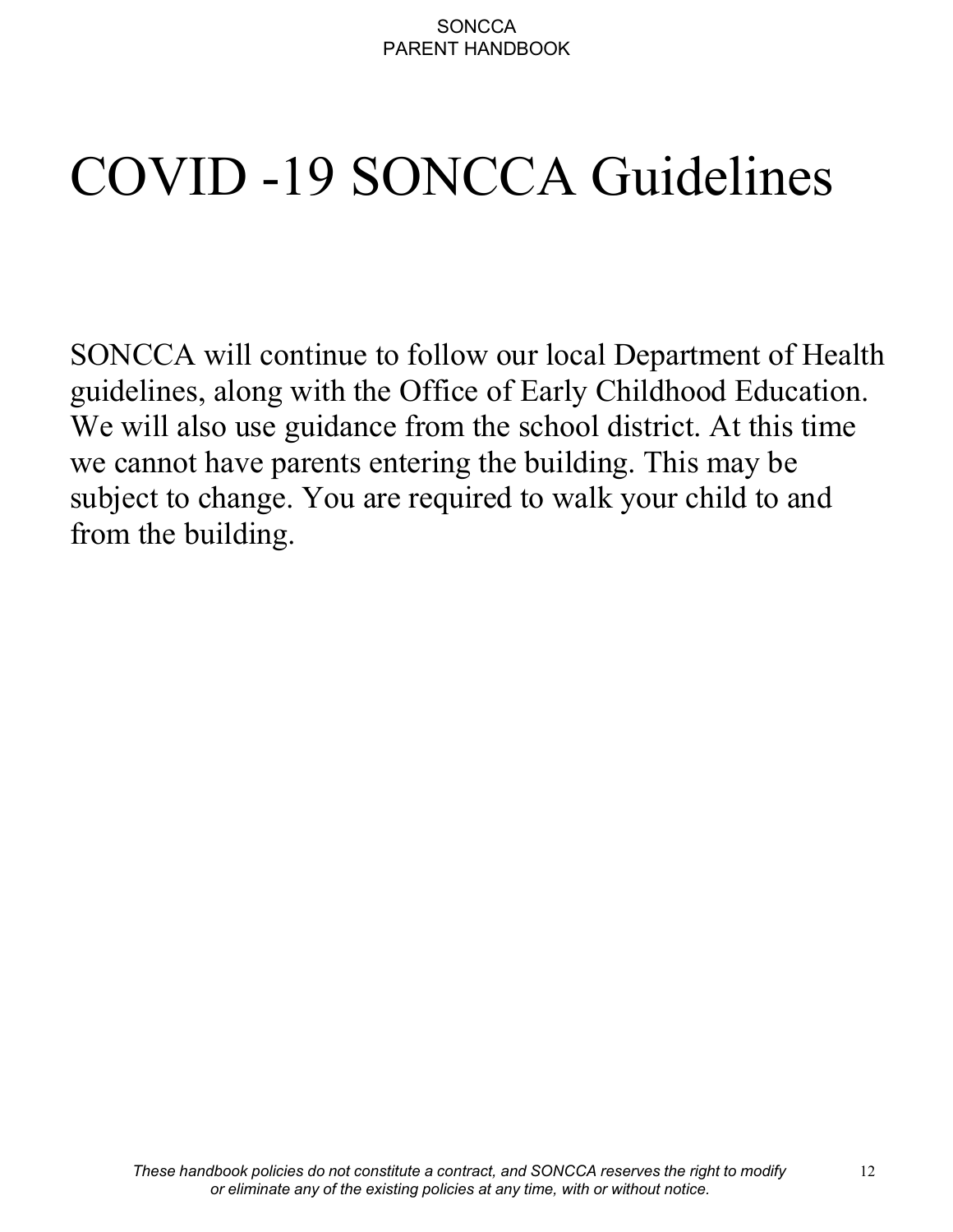| <b>SONCCA</b><br><b>INCIDENT REPORT: CHILD</b>                                                                                                                                                                                 |                              |  |  |  |
|--------------------------------------------------------------------------------------------------------------------------------------------------------------------------------------------------------------------------------|------------------------------|--|--|--|
| <b>Description</b>                                                                                                                                                                                                             |                              |  |  |  |
|                                                                                                                                                                                                                                |                              |  |  |  |
|                                                                                                                                                                                                                                | $\overline{AM}$<br><b>PM</b> |  |  |  |
| Detailed Description of Incident (Location of Incident, Origin & Cause, Contributing Factors):                                                                                                                                 |                              |  |  |  |
|                                                                                                                                                                                                                                |                              |  |  |  |
|                                                                                                                                                                                                                                |                              |  |  |  |
|                                                                                                                                                                                                                                |                              |  |  |  |
|                                                                                                                                                                                                                                |                              |  |  |  |
| Detailed Description of Action Taken:                                                                                                                                                                                          |                              |  |  |  |
|                                                                                                                                                                                                                                |                              |  |  |  |
|                                                                                                                                                                                                                                |                              |  |  |  |
|                                                                                                                                                                                                                                |                              |  |  |  |
|                                                                                                                                                                                                                                |                              |  |  |  |
| <b>Incident Management</b>                                                                                                                                                                                                     |                              |  |  |  |
| Detailed Description of Resolution:                                                                                                                                                                                            |                              |  |  |  |
|                                                                                                                                                                                                                                |                              |  |  |  |
|                                                                                                                                                                                                                                |                              |  |  |  |
|                                                                                                                                                                                                                                |                              |  |  |  |
|                                                                                                                                                                                                                                |                              |  |  |  |
|                                                                                                                                                                                                                                |                              |  |  |  |
| <b>Parent/Guardian Notification</b>                                                                                                                                                                                            |                              |  |  |  |
|                                                                                                                                                                                                                                |                              |  |  |  |
| Report Submitted By: Employee Name: \\concontent \\contact \\contact \\contact \\contact \\contact \\contact \\contact \\contact \\contact \\contact \\contact \\contact \\contact \\contact \\contact \\contact \\contact \\c |                              |  |  |  |
|                                                                                                                                                                                                                                |                              |  |  |  |
|                                                                                                                                                                                                                                | Date: ____________           |  |  |  |
| Site Supervisor's Signature:                                                                                                                                                                                                   | Date:                        |  |  |  |

Exhibit B<br>1 Copy to SONCCA Office □ 1 Copy in Child's File<br>(In cases of harassment or bullying, 1 copy to school administrative office)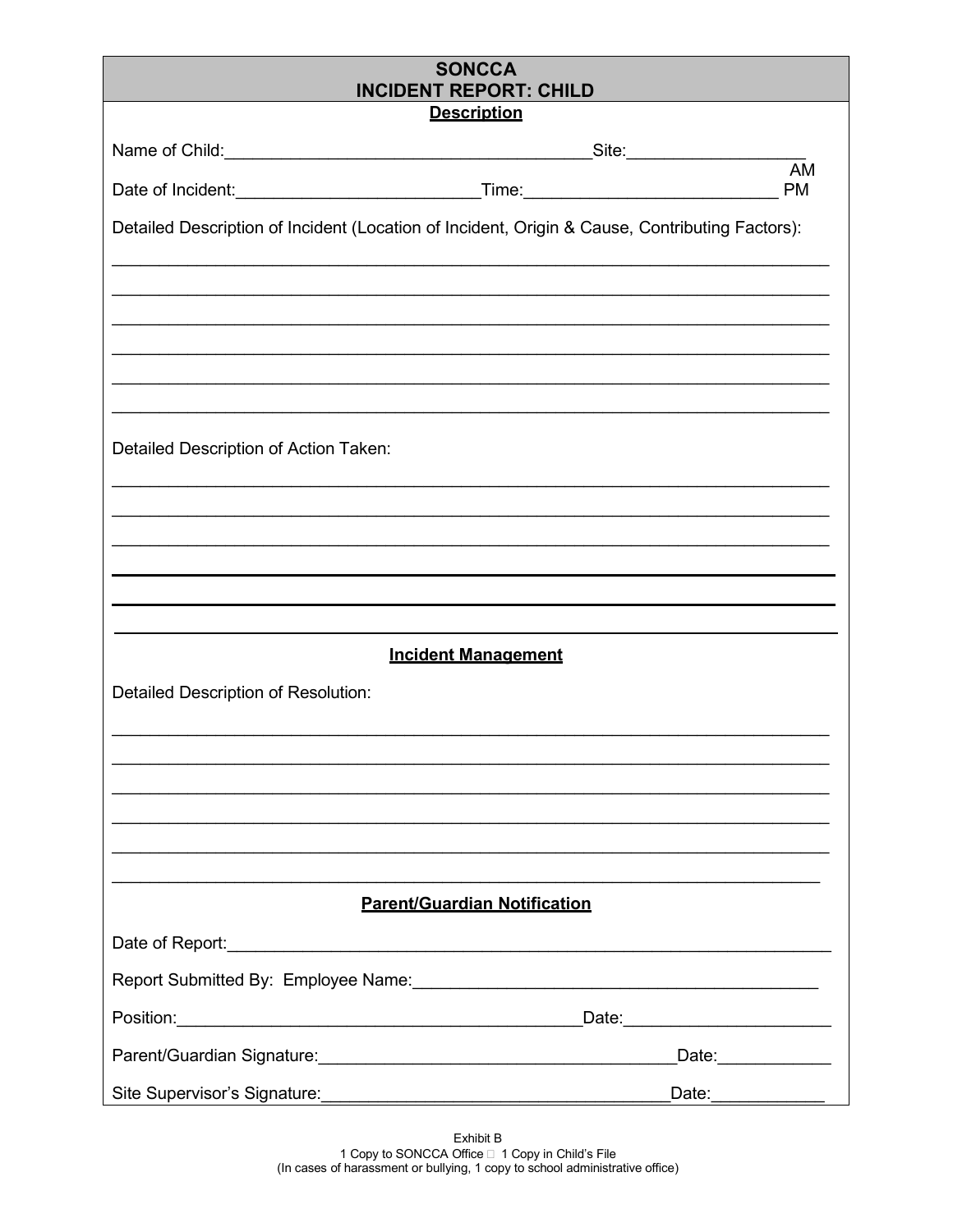| <b>SONCCA</b><br><b>ACCIDENT REPORT: CHILD</b>                                                                                                                                                                                 |  |  |  |  |
|--------------------------------------------------------------------------------------------------------------------------------------------------------------------------------------------------------------------------------|--|--|--|--|
| <b>Description</b>                                                                                                                                                                                                             |  |  |  |  |
| _Site_________________________                                                                                                                                                                                                 |  |  |  |  |
| AM                                                                                                                                                                                                                             |  |  |  |  |
| Detailed Description of Accident (Location of Incident, Origin & Cause, Contributing Factors):                                                                                                                                 |  |  |  |  |
|                                                                                                                                                                                                                                |  |  |  |  |
| Detailed Description of Injury:                                                                                                                                                                                                |  |  |  |  |
| <b>Accident Management</b>                                                                                                                                                                                                     |  |  |  |  |
| First Aid Required: _____Yes ______No First Aid Provided: _____Yes<br><b>No</b>                                                                                                                                                |  |  |  |  |
| Detailed Description of First Aid Provided:<br><u>Detailed Description of First Aid Provided:</u>                                                                                                                              |  |  |  |  |
|                                                                                                                                                                                                                                |  |  |  |  |
| Were Protective Gloves Worn? _____Yes_____No Accident Witnessed by: ____________                                                                                                                                               |  |  |  |  |
| Was employee exposed to blood or other potentially infectious material? ______Yes<br><b>No.</b>                                                                                                                                |  |  |  |  |
| Did Child Continue Activities?<br>No/Was the Child Transported?<br>$Yes_$<br>Yes<br>No                                                                                                                                         |  |  |  |  |
| If yes, where?: Home Hospital/Clinic Physician's Office                                                                                                                                                                        |  |  |  |  |
| Physician's Name: _________________________________Address:______________________                                                                                                                                              |  |  |  |  |
| <b>Parent/Guardian Notification</b><br>AM                                                                                                                                                                                      |  |  |  |  |
| When & Where: PM PM Contract Contract Contract Contract Contract Contract Contract Contract Contract Contract Contract Contract Contract Contract Contract Contract Contract Contract Contract Contract Contract Contract Cont |  |  |  |  |
|                                                                                                                                                                                                                                |  |  |  |  |
|                                                                                                                                                                                                                                |  |  |  |  |
| Date: ___________________                                                                                                                                                                                                      |  |  |  |  |
|                                                                                                                                                                                                                                |  |  |  |  |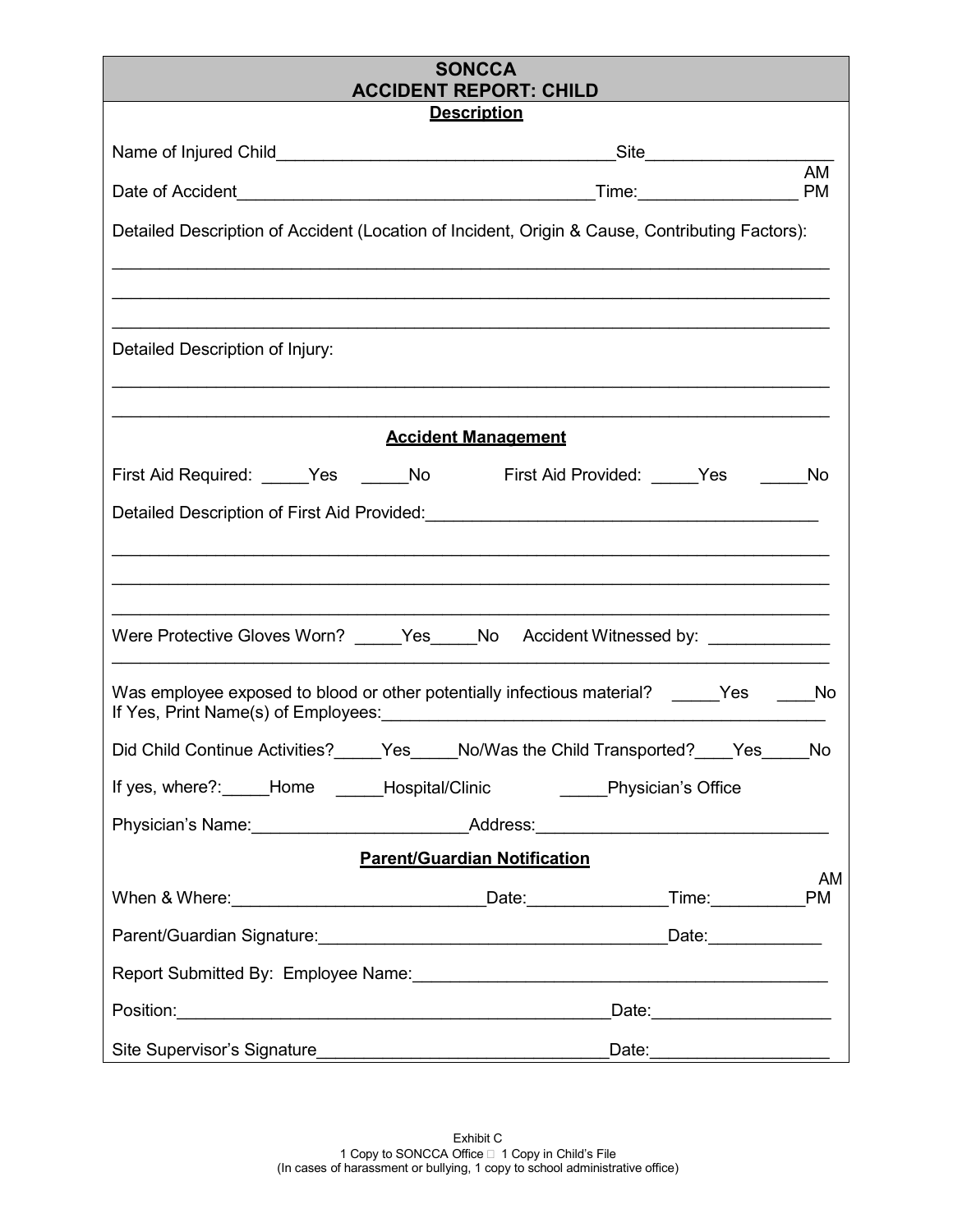### **SONCCA PARENT CONCERN REPORT Description** AM Name of Child: PM Date of Incident: PM Detailed Description of Incident:

Names of Employees Involved:

#### **Incident Management**

\_\_\_\_\_\_\_\_\_\_\_\_\_\_\_\_\_\_\_\_\_\_\_\_\_\_\_\_\_\_\_\_\_\_\_

| Detailed Description of Action Taken:                                     |                                                                                                                                                                                                                                                                                                                                                                                                                                    |
|---------------------------------------------------------------------------|------------------------------------------------------------------------------------------------------------------------------------------------------------------------------------------------------------------------------------------------------------------------------------------------------------------------------------------------------------------------------------------------------------------------------------|
|                                                                           |                                                                                                                                                                                                                                                                                                                                                                                                                                    |
|                                                                           |                                                                                                                                                                                                                                                                                                                                                                                                                                    |
|                                                                           |                                                                                                                                                                                                                                                                                                                                                                                                                                    |
|                                                                           |                                                                                                                                                                                                                                                                                                                                                                                                                                    |
|                                                                           |                                                                                                                                                                                                                                                                                                                                                                                                                                    |
|                                                                           |                                                                                                                                                                                                                                                                                                                                                                                                                                    |
|                                                                           | Date: <u>_______________</u>                                                                                                                                                                                                                                                                                                                                                                                                       |
|                                                                           | Date:____________                                                                                                                                                                                                                                                                                                                                                                                                                  |
|                                                                           | Date:____________                                                                                                                                                                                                                                                                                                                                                                                                                  |
| Executive Director's Signature:<br><u>Executive Director's Signature:</u> | Date: $\frac{1}{\sqrt{1-\frac{1}{2}}\cdot\sqrt{1-\frac{1}{2}}\cdot\sqrt{1-\frac{1}{2}}\cdot\sqrt{1-\frac{1}{2}}\cdot\sqrt{1-\frac{1}{2}}\cdot\sqrt{1-\frac{1}{2}}\cdot\sqrt{1-\frac{1}{2}}\cdot\sqrt{1-\frac{1}{2}}\cdot\sqrt{1-\frac{1}{2}}\cdot\sqrt{1-\frac{1}{2}}\cdot\sqrt{1-\frac{1}{2}}\cdot\sqrt{1-\frac{1}{2}}\cdot\sqrt{1-\frac{1}{2}}\cdot\sqrt{1-\frac{1}{2}}\cdot\sqrt{1-\frac{1}{2}}\cdot\sqrt{1-\frac{1}{2}}\cdot\$ |
|                                                                           |                                                                                                                                                                                                                                                                                                                                                                                                                                    |

Exhibit D Parents should complete the top portion of this form, sign and submit to site supervisor. Site Supervisor will complete 1ower portion of form and file as required. 1 Copy to SONCCA Office □ 1 Copy in Employee's File □ 1 Copy in Child's File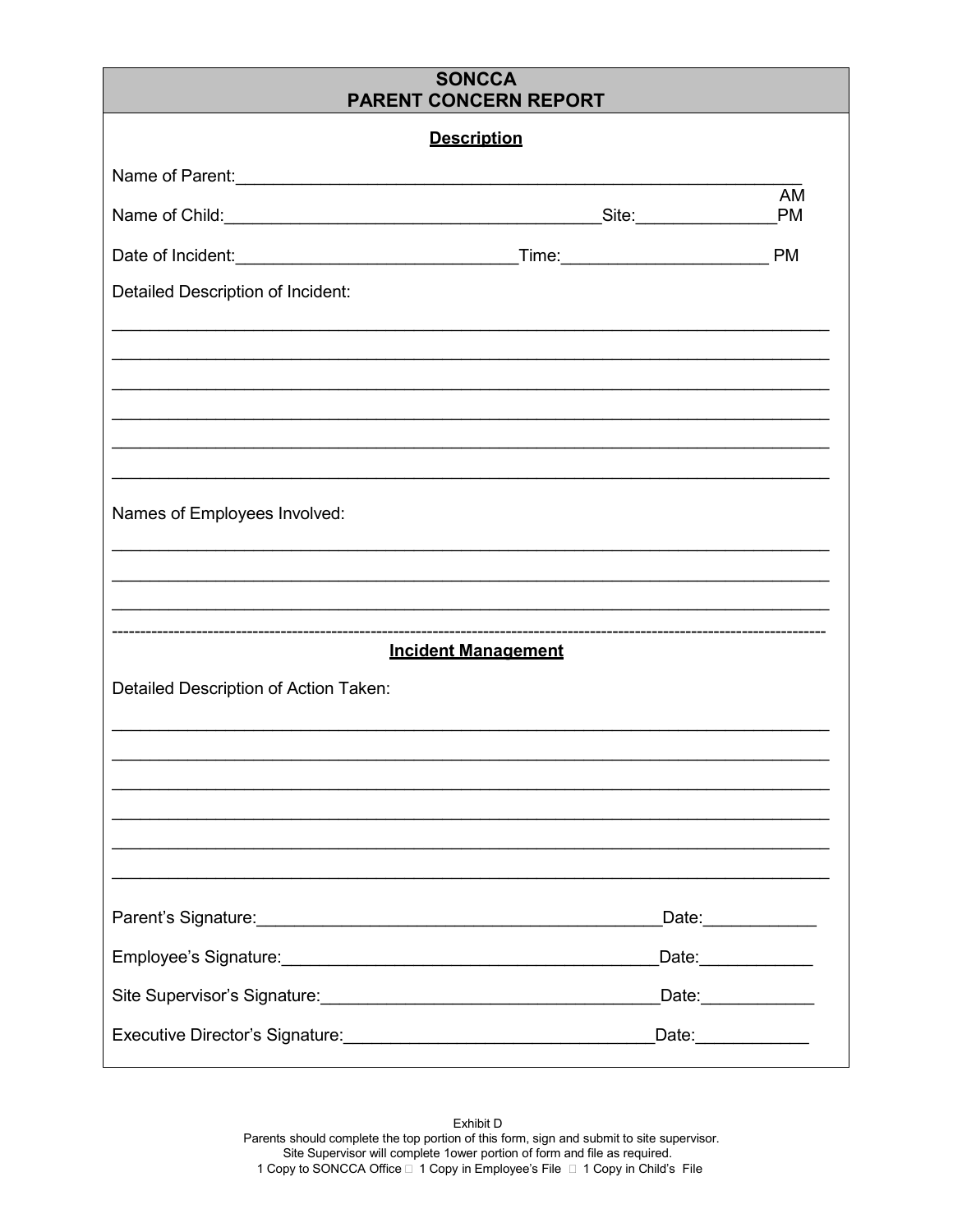#### **SONCCA Withdrawal Form**

Please complete the withdrawal form and submit to the SONCCA Administrative Office two weeks in advance of the withdrawal date. Please keep a copy for your records. The Site Staff cannot accept this form.

| <u>I, produced and the set of the set of the set of the set of the set of the set of the set of the set of the se</u>                                                                                                          | _______, am hereby submitting this form to |                   |                |
|--------------------------------------------------------------------------------------------------------------------------------------------------------------------------------------------------------------------------------|--------------------------------------------|-------------------|----------------|
| Parent/Guardian Name                                                                                                                                                                                                           |                                            |                   |                |
| inform you that I will be withdrawing my child, [10] product and the set of the with the window with the information of the set of the set of the set of the set of the set of the set of the set of the set of the set of the |                                            |                   |                |
| from the SONCCA _______________________________ program effective _______________                                                                                                                                              |                                            |                   |                |
| Site Name                                                                                                                                                                                                                      |                                            | $\overline{Date}$ |                |
| I am withdrawing my child for the following reason:                                                                                                                                                                            |                                            |                   |                |
| My work situation has changed.                                                                                                                                                                                                 |                                            |                   |                |
| My training/school situation has changed.                                                                                                                                                                                      |                                            |                   |                |
| My schedule has changed.                                                                                                                                                                                                       |                                            |                   |                |
| I am no longer pleased with the program.                                                                                                                                                                                       |                                            |                   |                |
| My child(ren) are no longer pleased with the program.                                                                                                                                                                          |                                            |                   |                |
| Other (please explain below)                                                                                                                                                                                                   |                                            |                   |                |
|                                                                                                                                                                                                                                |                                            |                   |                |
|                                                                                                                                                                                                                                |                                            |                   |                |
|                                                                                                                                                                                                                                |                                            |                   |                |
|                                                                                                                                                                                                                                |                                            |                   |                |
|                                                                                                                                                                                                                                |                                            |                   |                |
|                                                                                                                                                                                                                                |                                            |                   |                |
| Parent's Signature                                                                                                                                                                                                             |                                            | Date              |                |
|                                                                                                                                                                                                                                |                                            |                   |                |
| <b>Office Signature</b>                                                                                                                                                                                                        | Date                                       |                   |                |
|                                                                                                                                                                                                                                |                                            |                   |                |
| Transmittal                                                                                                                                                                                                                    |                                            |                   | <b>Billing</b> |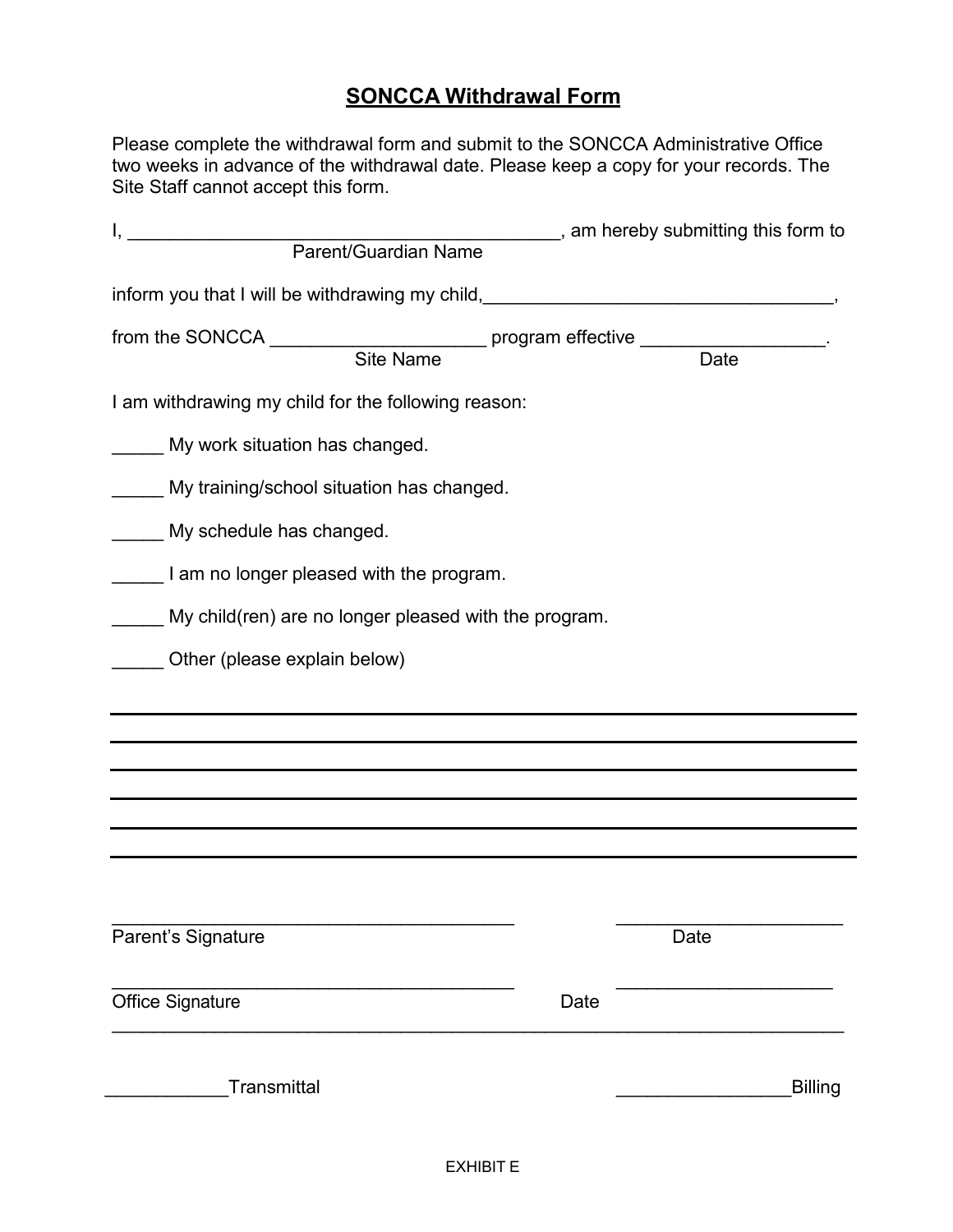### SONCCA Family Referral Form

| Name of Referral Parent: 1997 and 1997 and 1997 and 1997 and 1997 and 1997 and 1997 and 1997 and 1997 and 1997                                                                                                                 |  |
|--------------------------------------------------------------------------------------------------------------------------------------------------------------------------------------------------------------------------------|--|
|                                                                                                                                                                                                                                |  |
| Site Your Child is Enrolled: Note that the Second State Second State State State State State State State State State State State State State State State State State State State State State State State State State State Sta |  |
| New Child Enrollment:                                                                                                                                                                                                          |  |
| Site of Enrollment:                                                                                                                                                                                                            |  |
|                                                                                                                                                                                                                                |  |
|                                                                                                                                                                                                                                |  |
| Administrative Use Only                                                                                                                                                                                                        |  |
|                                                                                                                                                                                                                                |  |
| Name of Referral Parent: Manual Communication of Referral Parent:                                                                                                                                                              |  |
| Site: Site:                                                                                                                                                                                                                    |  |
|                                                                                                                                                                                                                                |  |